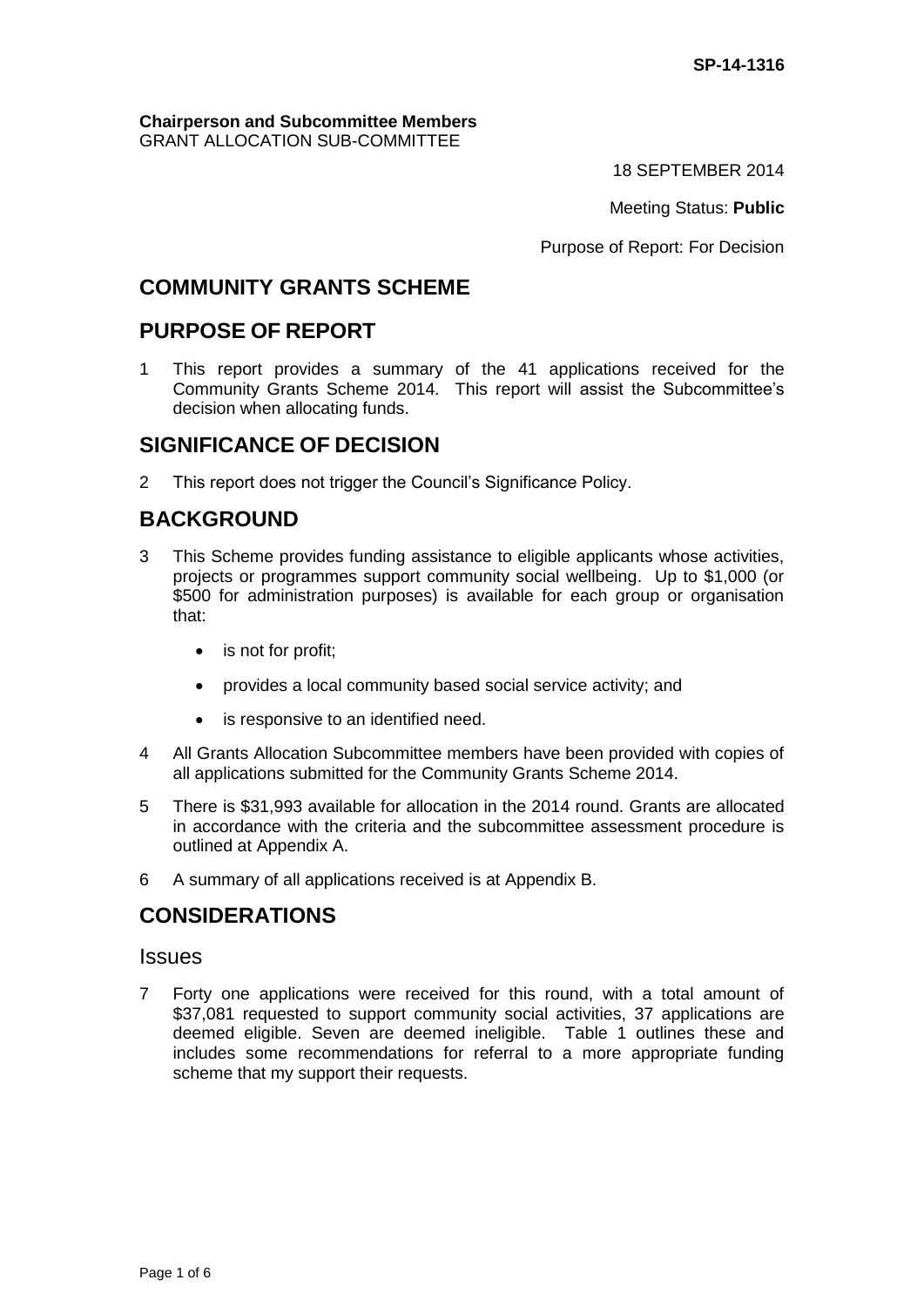| <b>Application</b><br>number | Organisation<br><b>Group</b>                 | <b>Reason for request</b>                                  | <b>Comments</b><br>recommendations                                                                                                          |
|------------------------------|----------------------------------------------|------------------------------------------------------------|---------------------------------------------------------------------------------------------------------------------------------------------|
| 10                           | Girl Guiding NZ- Awahanga<br><b>District</b> | Assist with<br>membership fees.                            | Funding for individuals<br>is an ineligible purpose<br>within this scheme.                                                                  |
| 18                           | Kāpiti Diabetes NZ Inc                       | Purchase a<br>computer.                                    | Purchasing capital<br>items such as<br>computers are<br>considered an ineligible<br>purpose.                                                |
| 24                           | Ōtaki Primary School                         | Assist with Kapahaka<br>Competition.                       | Schools are ineligible<br>for this fund - refer to<br><b>NZ Creative</b><br><b>Communities Grant</b>                                        |
| 26                           | Paraparaumu Play Centre                      | <b>Administration costs</b><br>and school garden<br>refit. | Preschools are<br>ineligible for this fund -<br>refer to the<br>Raumati/Paraparaumu<br><b>Community Board</b><br><b>Discretionary Grant</b> |
| 29                           | Questa Musica Trust                          | Mailouts and<br>promotion.                                 | Leisure and art<br>activities are ineligible<br>for this grant-refer to<br>appropriate Community<br>Board for funding.                      |
| 37                           | Waikanae Kindergarten                        | Funding for<br>equipment (seating).                        | Preschools are<br>ineligible for this fund -<br>refer to the Waikanae<br><b>Community Board</b><br>Discretionary Grant.                     |
| 38                           | Waikanae Play Centre                         | Administration and<br>play equipment.                      | Preschools are<br>ineligible for this fund -<br>refer to the Waikanae<br><b>Community Board</b><br>Discretionary Grant.                     |

### **TABLE 1: 2014 APPLICATIONS DEEMED INELIGIBLE:**

8 Table 2 lists the eligible applications and the amounts requested.

### **TABLE 2: 2014 APPLICATIONS BY CRITERIA MET:**

| No.            | Organisation                                           | <b>Amount</b><br>requested |
|----------------|--------------------------------------------------------|----------------------------|
|                | 49 Squadron Air Training Corps<br>(District of Kapiti) | \$1,000                    |
| $\overline{2}$ | Adult Literacy Aotearoa (Kapiti) Inc                   | \$1,000                    |
| 3              | Age Concern Kapiti Coast Inc                           | \$1,000                    |
| 4              | Alverno Retreat Trust                                  | \$500                      |
| 5              | Alzheimers Wellington Inc                              | \$750                      |
| 6              | Autism New Zealand Inc                                 |                            |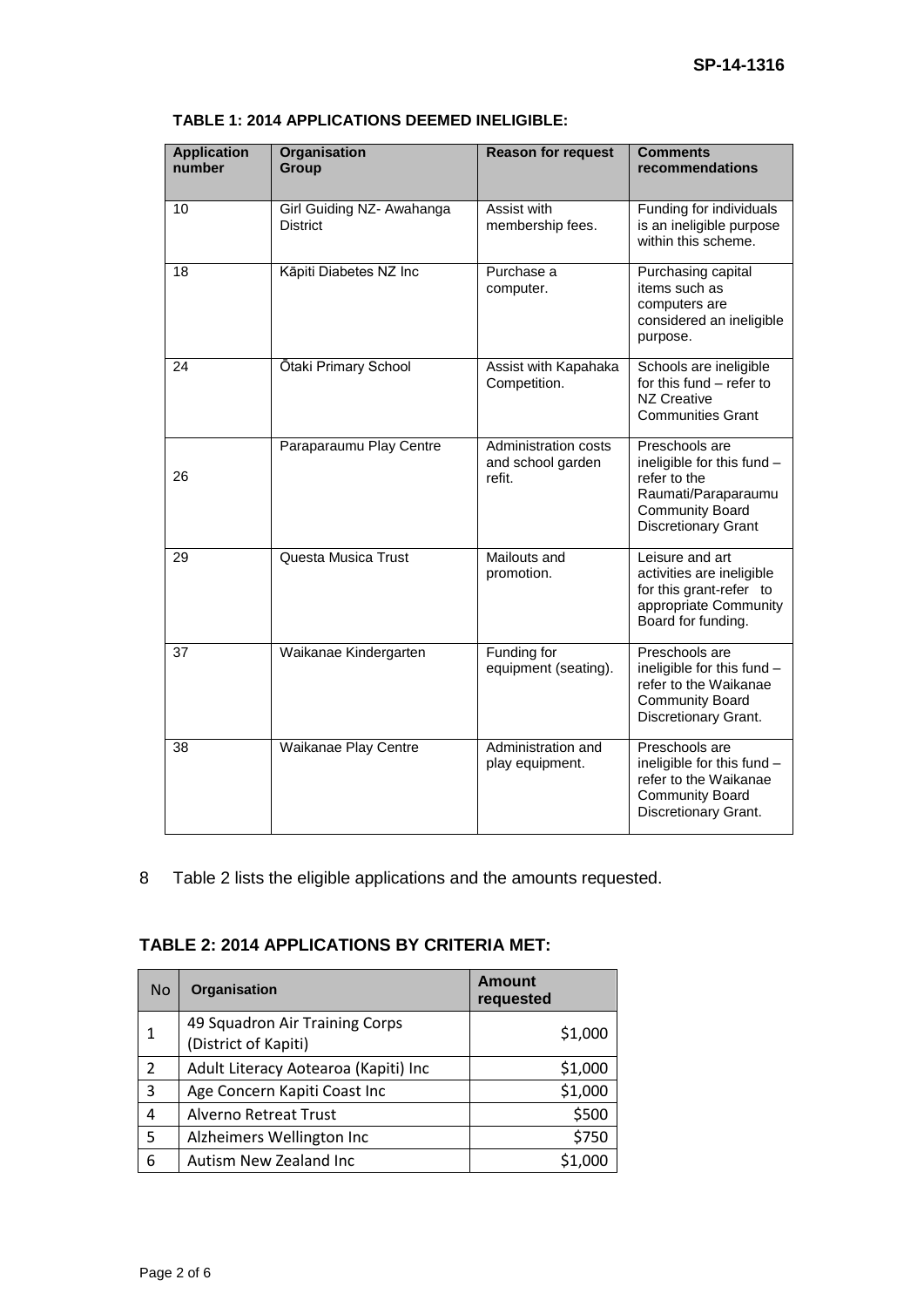| 7            | Bike In Kapiti Experiences Bike Trust                   | \$836    |
|--------------|---------------------------------------------------------|----------|
| 8            | <b>Cobwebs Community Trust - Otaki</b>                  | \$1,000  |
| 9            | <b>Foster Hope</b>                                      | \$1,000  |
| 11           | House of Hope Trust                                     | \$1,000  |
| 12           | Hutt Valley Disabled Resources Trust                    | \$474    |
| 13           | Kapiti Circus Club                                      | \$1,000  |
| 14           | Kapiti Coast U3A Inc                                    | \$1,000  |
| 15           | Kapiti Coast Workers Educational Assn<br>Inc.           | \$1,000  |
| 16           | Kapiti Community Foodbank Inc                           | \$1,000  |
| 17           | Kapiti Community Patrol                                 | \$1,000  |
| 19           | Kapiti Parents Centre                                   | \$800.38 |
| 20           | Kapiti Women's Health Collective Inc                    | \$1,000  |
| 22           | Multiple Sclerosis Wellington                           | \$1,000  |
| 23           | <b>Otaki Community Network Forum</b><br>(Tuesday Group) | \$700    |
| 24           | Otaki Menzshed Inc                                      | \$403.52 |
| 26           | Otaki Womens Health Group                               | \$1,000  |
| 28           | Parkinsonism Society<br>Kapiti/Horowhenua Inc           | \$1,000  |
| 29           | Pop In                                                  | \$1,000  |
| 31           | Raumati Beach School Association                        | \$1,000  |
| 32           | Te Ara Korowai Inc                                      | \$799.89 |
| 33           | Te Puna Wai O Kapiti Maori Womens<br>Welfare League     | \$1,000  |
| 34           | The Parenting Place - Attitude Division                 | \$1,000  |
| 35           | The Shed Project - Kapiti                               | \$1,000  |
| 36           | Victim Support - Kapiti                                 | \$1,000  |
| 37           | Waikanae Family History Group                           | \$450    |
| 40           | <b>West Tararua Timebank</b>                            | \$1,000  |
| 41           | <b>Whareroa Guardians Community Trust</b><br>Inc        | \$367    |
| 42           | Youth Quest Trust Kapiti                                | \$1,000  |
| <b>Total</b> |                                                         | \$30,081 |

# Financial Considerations

 A total of \$31,993 (not exceeding \$1,000 per group) is available in 2014/2015 for Community Grants.

# Legal Considerations

There are no legal considerations.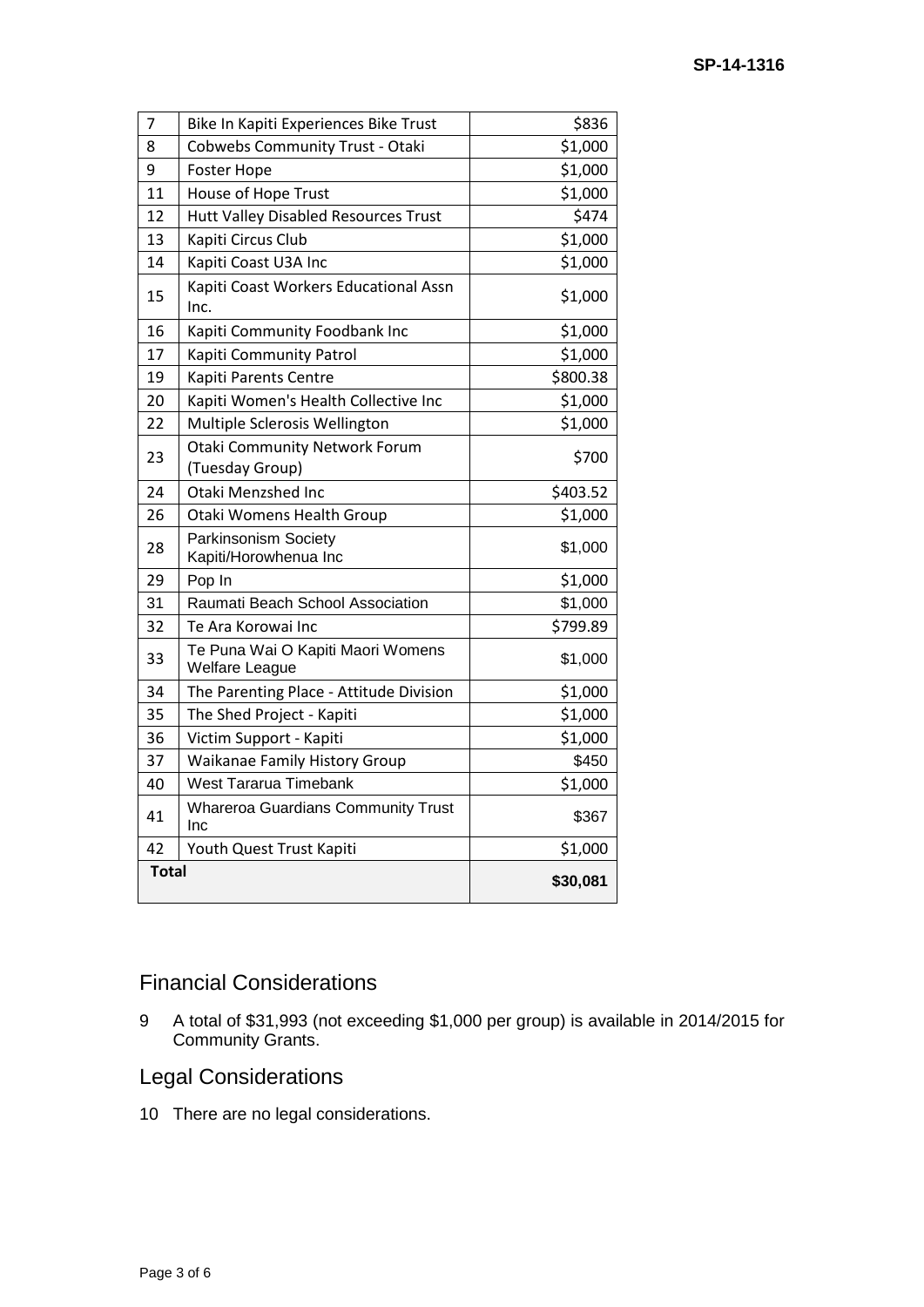## Delegation

- 11 The Grants Allocation Subcommittee has delegated authority to consider this matter under section 7 of Part C.1.1 of the Governance Structure:
	- *8. Authority to assess all applications and allocate the Fund in accordance with the following grant programmes:*

*8.1 Community Grants.*

### **Consultation**

12 The Grants Allocation Subcommittee members will consider all eligible applications and contact may be made with applicants to clarify information as appropriate.

## **RECOMMENDATION**

13 That the Grants Allocation Subcommittee allocates monies to all eligible applications as outlined in Table 2 totalling \$30,081.

**Report prepared by: Approved for submission by:**

Tania Parata **National Stephen McArthur** 

*Acting Manager Social Wellbeing Team* *Group Manager Strategy and Partnerships*

## **ATTACHMENTS:**

APPENDIX A: Community Grants Scheme Criteria.

APPENDIX B: Summary of Applications.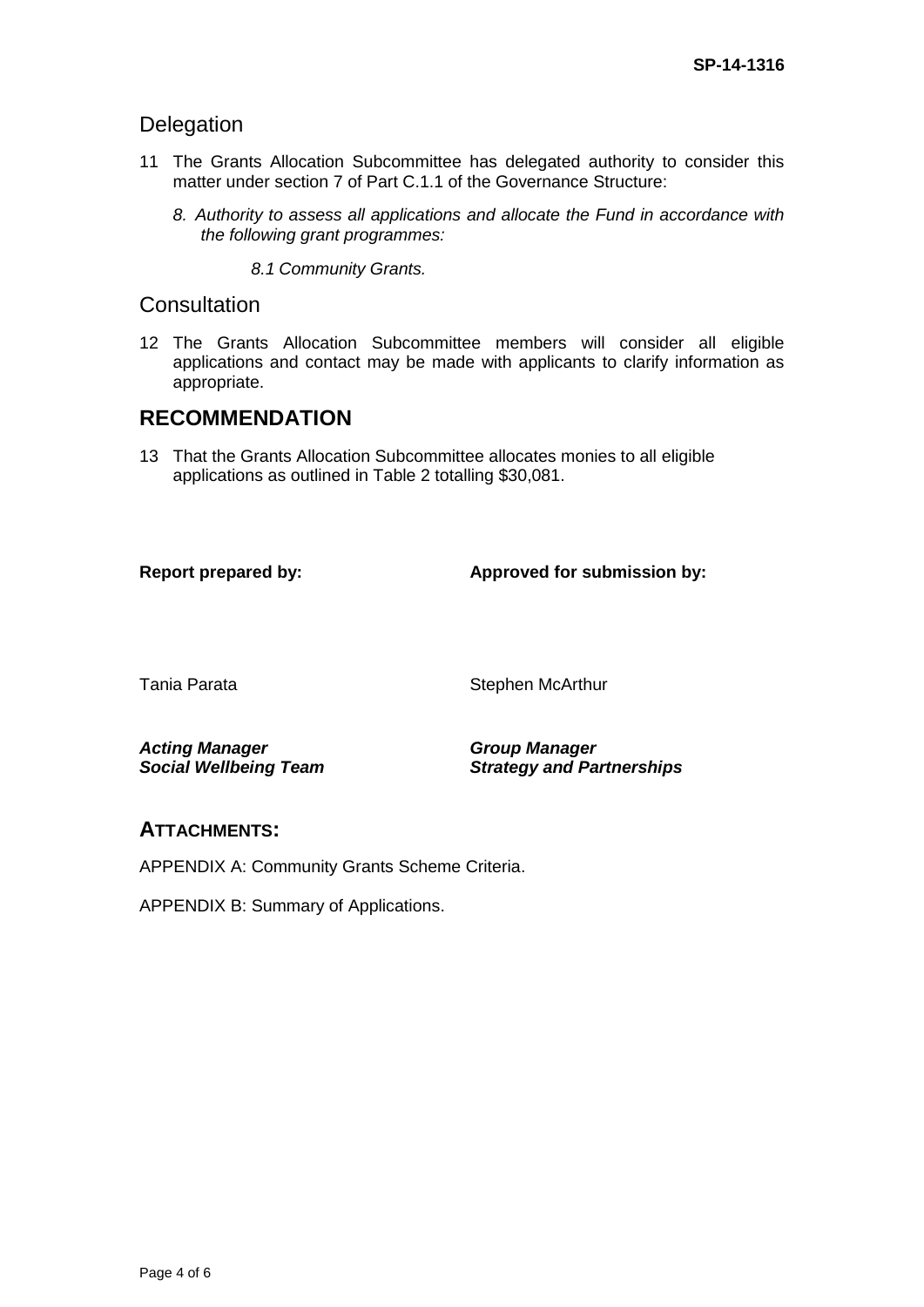### **Appendix A**

### **COMMUNITY GRANTS SCHEME CRITERIA**

#### **Community Grants Scheme Criteria Information**

The Community Grants Scheme will be allocated each year. If in the opinion of the Grants Allocation Subcommittee the fund should not be fully expended, applications will be sought in the following March or money carried over to the following year.

#### **General Statement**

The Kapiti Coast District Council aims to strengthen local communities by providing financial support through the Community Grants Scheme. Funding is provided to organisations to assist in the achievement of a social environment that ensures the Kapiti Coast District is a good place to live for all sectors of the community especially families and children, youth and older people.

#### **Operational Definitions**

The Community Grants Scheme is for community based social service activities that:

- improve the quality of life of the participants; ٠
- . encourage participants to define and achieve their own outcomes:
- . encourage greater participation in the community:
- encourage cooperation and collaboration between community organisations; and
- have wide community involvement.

#### **Who May Apply**

The scheme is for not- for-profit organisations which provide local, community based services in response to identified needs.

All applicant organisations must provide evidence of a sound management structure. including good financial management, and appropriate community representation.

### **Maximum Funding**

This Scheme provides grants to a maximum of \$1,000 to support projects and a grant of \$500 to assist with administration costs. Applications are eligible to receive funding from the Community Grants Scheme only once in Council's financial year.

### **Eligible Purposes**

- Training needs for workers
- Equipment which is necessary to achieve the outcomes of the programme
- . Publicity or educational material directly related to the aims of the programme
- Transport services where some disability (social or physical) is involved
- Transport to events where some disability (social or physical) is involved
- Improvements or expansions to existing programmes
- Skill development of programme participants
- Seeding grants
- Administration costs (up to \$500)
- New programme, projects or events

### Ineligible Purposes

- Applications for purposes that do not directly relate to the scheme
- Sports, fitness and leisure or arts activities